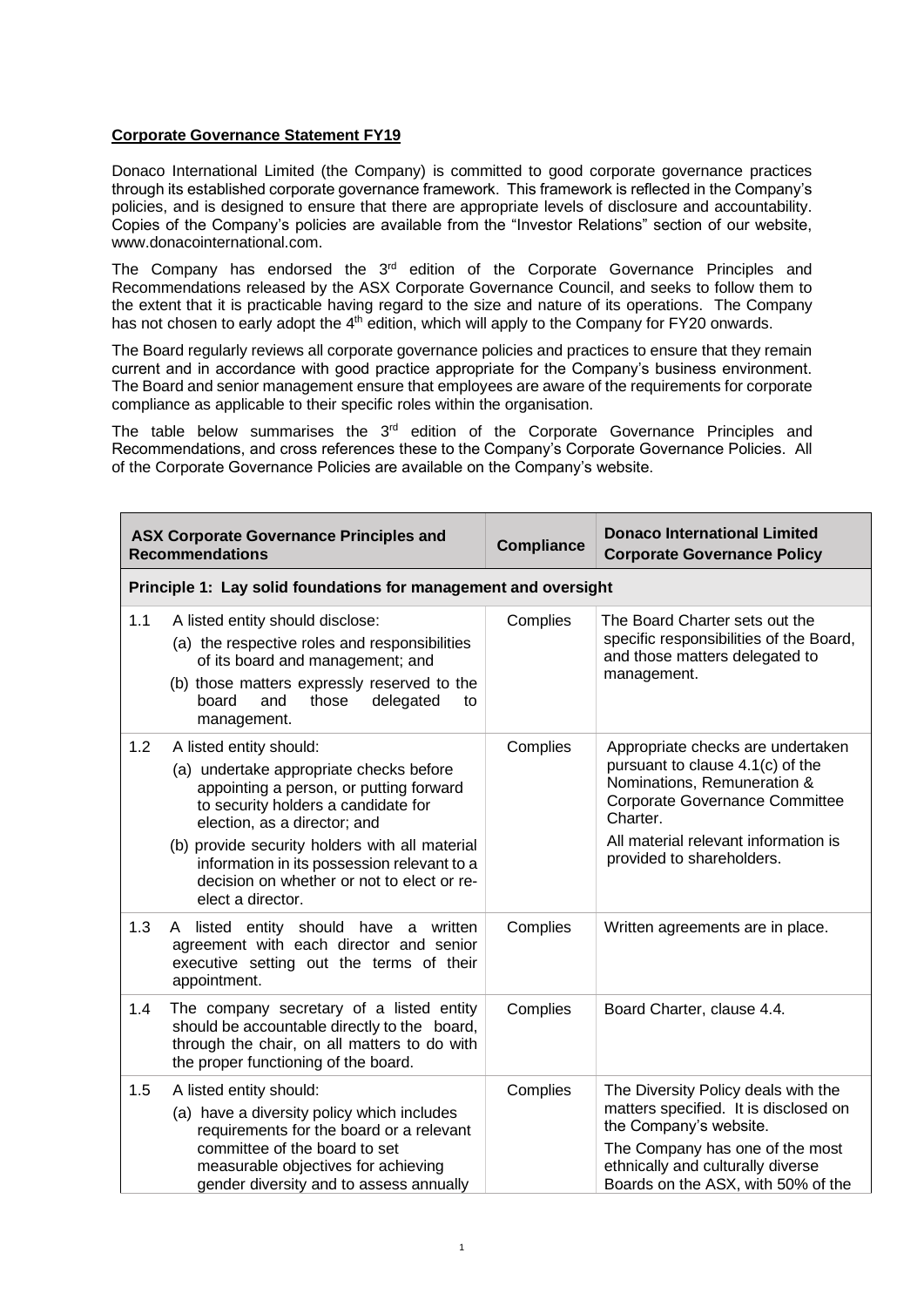|     | both the objectives and the entity's<br>progress in achieving them;<br>(b) disclose that policy or a summary of it;<br>and<br>(c) disclose as at the end of each reporting<br>period the measurable objectives for<br>achieving gender diversity set by the<br>board or a relevant committee of the<br>board in accordance with the entity's<br>diversity policy and its progress towards<br>achieving them and either:<br>(1) the respective proportions of men and<br>women on the board, in senior executive<br>positions and across the whole<br>organisation (including how the entity<br>has defined "senior executive" for these<br>purposes); or<br>(2) if the entity is a "relevant employer" under<br>the Workplace Gender Equality Act, the<br>entity's most recent "Gender Equality<br>Indicators", as defined in and published<br>under that Act. |          | Directors having been born,<br>educated, and currently residing in<br>Asia. Further, of the Company's<br>2,834 staff members (as at 30 June<br>2019), only 4 are based in Australia,<br>and all of its customers are located<br>outside Australia. This leads to a<br>very high level of ethnic and cultural<br>diversity.<br>The proportions of men and women<br>are as follows: Board, 100% men 0%<br>women; in senior executive positions,<br>55% men 45% women; and across<br>the whole organisation, 39% men<br>61% women.<br>"Senior executives" are defined for<br>this purpose as the CEO, the direct<br>reports to the CEO, and their direct<br>reports. |
|-----|----------------------------------------------------------------------------------------------------------------------------------------------------------------------------------------------------------------------------------------------------------------------------------------------------------------------------------------------------------------------------------------------------------------------------------------------------------------------------------------------------------------------------------------------------------------------------------------------------------------------------------------------------------------------------------------------------------------------------------------------------------------------------------------------------------------------------------------------------------------|----------|-------------------------------------------------------------------------------------------------------------------------------------------------------------------------------------------------------------------------------------------------------------------------------------------------------------------------------------------------------------------------------------------------------------------------------------------------------------------------------------------------------------------------------------------------------------------------------------------------------------------------------------------------------------------|
| 1.6 | A listed entity should:<br>(a) have and disclose a process for<br>periodically evaluating the performance<br>of the board, its committees and<br>individual directors; and<br>(b) disclose, in relation to each reporting<br>period, whether a performance<br>evaluation was undertaken in the<br>reporting period in accordance with that<br>process.                                                                                                                                                                                                                                                                                                                                                                                                                                                                                                         | Complies | The Company's Nominations,<br><b>Remuneration &amp; Corporate</b><br>Governance Committee Charter sets<br>out the process for evaluating the<br>performance of the Board.<br>No formal evaluation was undertaken<br>during FY19. However the Board<br>was substantially reconstituted during<br>the year, with two new independent<br>Directors appointed (as<br>foreshadowed in FY18), in order to<br>strengthen the Board and increase<br>the proportion of independent<br>directors. In addition, two new non-<br>independent directors were<br>appointed.                                                                                                     |
| 1.7 | A listed entity should:<br>(a) have and disclose a process for<br>periodically evaluating the performance<br>of its senior executives; and<br>(b) disclose, in relation to each reporting<br>period, whether a performance<br>evaluation was undertaken in the<br>reporting period in accordance with that<br>process.                                                                                                                                                                                                                                                                                                                                                                                                                                                                                                                                         | Complies | The Company's Nominations,<br><b>Remuneration &amp; Corporate</b><br>Governance Committee Charter sets<br>out the process for evaluating the<br>performance of senior executives.<br>During FY19 the Remuneration<br>Committee set new formal KPIs for<br>senior executives. These are set<br>out in the Remuneration Report.                                                                                                                                                                                                                                                                                                                                     |

| Principle 2: Structure the Board to add value |                                                                                |          |                                                                                                             |
|-----------------------------------------------|--------------------------------------------------------------------------------|----------|-------------------------------------------------------------------------------------------------------------|
| 2.1                                           | The board of a listed entity should:<br>(a) have a nomination committee which: | Complies | The Company has established the<br>Nominations, Remuneration &<br>Corporate Governance Committee,<br>which: |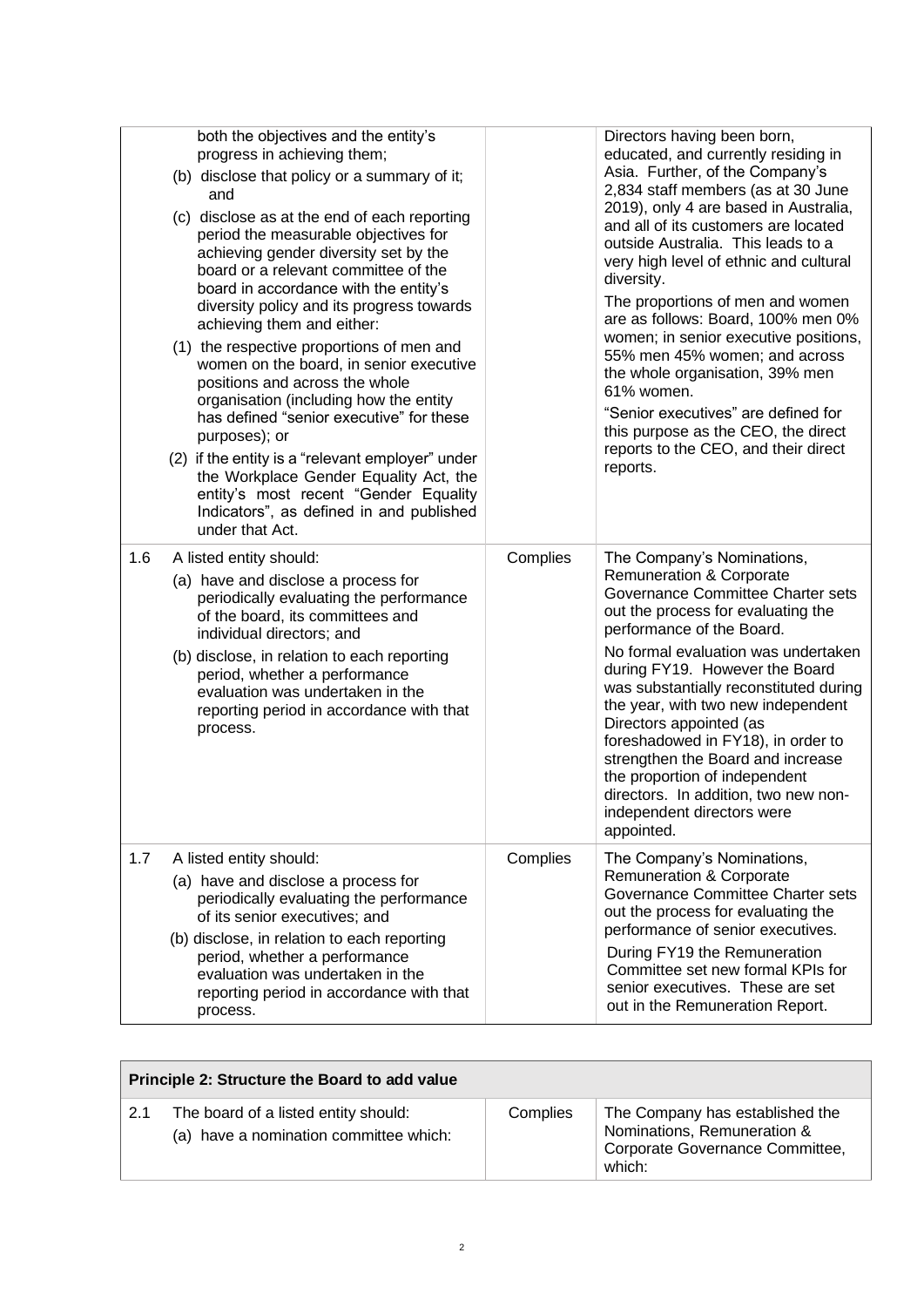| (1) has at least three members, a<br>majority of whom are independent<br>directors; and<br>(2) is chaired by an independent<br>director,<br>and disclose:<br>(3) the charter of the committee;<br>(4) the members of the committee; and<br>(5) as at the end of each reporting<br>period, the number of times the<br>committee met throughout the<br>period and the individual<br>attendances of the members at<br>those meetings; or<br>(b) if it does not have a nomination<br>committee, disclose that fact and the<br>processes it employs to address board<br>succession issues and to ensure that<br>the board has the appropriate balance of<br>skills, knowledge, experience,<br>independence and diversity to enable it<br>to discharge its duties and<br>responsibilities effectively. |          | has three members, who are<br>named in the Annual Report;<br>all members are independent<br>$\bullet$<br>non-executive directors;<br>is chaired by an independent<br>$\bullet$<br>chair;<br>its charter is disclosed on the<br>$\bullet$<br>Company website; and<br>the number of meetings of the<br>Committee and the attendance<br>by each member is disclosed in<br>the Annual Report.                                                                                                                                                                                                                                                                                                                                                                                                                                                                                                                                                                                                                                               |
|--------------------------------------------------------------------------------------------------------------------------------------------------------------------------------------------------------------------------------------------------------------------------------------------------------------------------------------------------------------------------------------------------------------------------------------------------------------------------------------------------------------------------------------------------------------------------------------------------------------------------------------------------------------------------------------------------------------------------------------------------------------------------------------------------|----------|-----------------------------------------------------------------------------------------------------------------------------------------------------------------------------------------------------------------------------------------------------------------------------------------------------------------------------------------------------------------------------------------------------------------------------------------------------------------------------------------------------------------------------------------------------------------------------------------------------------------------------------------------------------------------------------------------------------------------------------------------------------------------------------------------------------------------------------------------------------------------------------------------------------------------------------------------------------------------------------------------------------------------------------------|
| 2.2<br>A listed entity should have and disclose a<br>board skills matrix setting out the mix of<br>skills and diversity that the board currently<br>has or is looking to achieve in its<br>membership.                                                                                                                                                                                                                                                                                                                                                                                                                                                                                                                                                                                           | Complies | The Board considers that it currently<br>has an appropriate mix of skills and<br>experience as required for its<br>effective functioning. These skills,<br>and the number of Directors with<br>those skills, include:<br>Deep Asian business and<br>cultural expertise (4)<br>Gaming industry expertise (3)<br>$\bullet$<br>Leisure and tourism expertise (3)<br>Technology expertise (2)<br>CEO experience (4)<br>Listed company governance<br>experience (3)<br>Non-executive director<br>$\bullet$<br>experience (3)<br>Financial skills (4)<br>$\bullet$<br>Legal expertise (4)<br>Mergers and acquisitions (3)<br>Capital raising (3)<br>In addition, the Board is one of the<br>most ethnically and culturally diverse<br>Boards on the ASX, with 50% of its<br>members from Asia. According to<br>the 2016 Watermark Board Diversity<br>Index, only 2.6% of ASX300 directors<br>have deep Asian experience.<br>This mix of skills and diversity gives<br>the Board direct knowledge and<br>expertise of the communities in which |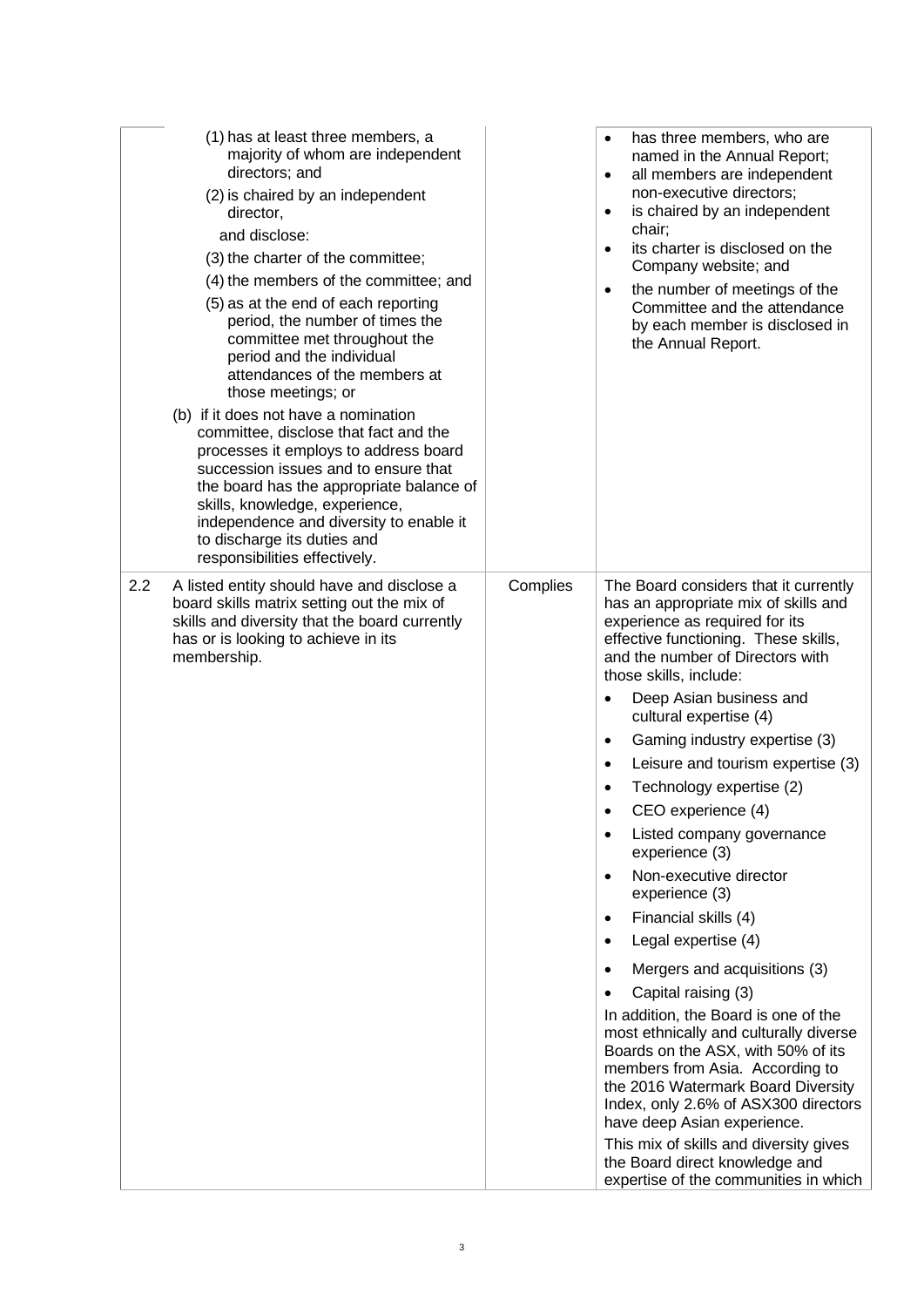|                                                                                                                                                                                                                                                                                                                                                                                                                                                                                                                                                                  |          | we operate. This assists with the<br>review of operations and setting the<br>strategy for serving our customers,<br>and helps to identify the executive<br>skills required to implement the<br>strategy.                                                                                                                                                                                                                                                                                                                                                                                                                                                                                                                                                                                                                                                                                                                                                                                                                                                                                                                                                                                                                 |
|------------------------------------------------------------------------------------------------------------------------------------------------------------------------------------------------------------------------------------------------------------------------------------------------------------------------------------------------------------------------------------------------------------------------------------------------------------------------------------------------------------------------------------------------------------------|----------|--------------------------------------------------------------------------------------------------------------------------------------------------------------------------------------------------------------------------------------------------------------------------------------------------------------------------------------------------------------------------------------------------------------------------------------------------------------------------------------------------------------------------------------------------------------------------------------------------------------------------------------------------------------------------------------------------------------------------------------------------------------------------------------------------------------------------------------------------------------------------------------------------------------------------------------------------------------------------------------------------------------------------------------------------------------------------------------------------------------------------------------------------------------------------------------------------------------------------|
| 2.3<br>A listed entity should disclose:<br>(a) the names of the directors considered<br>by the board to be independent<br>directors;<br>(b) if a director has an interest, position,<br>association or relationship of the type<br>described in Box 2.3 but the board is of<br>the opinion that it does not compromise<br>the independence of the director, the<br>nature of the interest, position,<br>association or relationship in question<br>and an explanation of why the board is<br>of that opinion; and<br>(c) the length of service of each director. | Complies | The Company's Board Charter,<br>specifically clauses 5 and 6, sets out<br>the policy regarding independent<br>directors.<br>The names of the independent<br>directors, and the length of service of<br>each director, are disclosed in the<br>Annual Report.<br>Following recent changes to the<br>Board's composition, the Board<br>currently comprises three<br>independent Directors, two non-<br>independent non-executive Directors,<br>and one Executive Director.                                                                                                                                                                                                                                                                                                                                                                                                                                                                                                                                                                                                                                                                                                                                                 |
| 2.4<br>A majority of the board of a listed entity<br>should be independent directors.                                                                                                                                                                                                                                                                                                                                                                                                                                                                            | Complies | The Board currently consists of six<br>directors, comprising: three<br>independent non-executive directors;<br>two non-independent non-executive<br>directors; and one executive director.<br>Accordingly, independent directors<br>comprise the largest grouping on the<br>Board, and a total of 50% of its<br>members.<br>Current directors are considered to<br>possess skills and experience<br>suitable and appropriate in the<br>context of the stage of development<br>of the Company and the scope and<br>scale of the Company's operations.<br>In particular, current directors are<br>appropriately informed (given their<br>expertise and current and former<br>roles), and incentivised (as<br>shareholders or the representatives<br>of major shareholders).<br>Under the "stewardship" theory, this<br>suggests that the Board is better<br>placed to make corporate financial<br>and investment decisions, as<br>Directors are better informed about<br>the current and future prospects of<br>the Company because of their<br>"closeness" to operations.<br>The Board will consider its<br>composition if appropriate,<br>depending on changes to the scope<br>and scale of the Company's<br>operations. |
| The chair of the board of a listed entity should<br>2.5<br>be an independent director and, in particular,                                                                                                                                                                                                                                                                                                                                                                                                                                                        | Complies | The Chairman is an independent<br>director.                                                                                                                                                                                                                                                                                                                                                                                                                                                                                                                                                                                                                                                                                                                                                                                                                                                                                                                                                                                                                                                                                                                                                                              |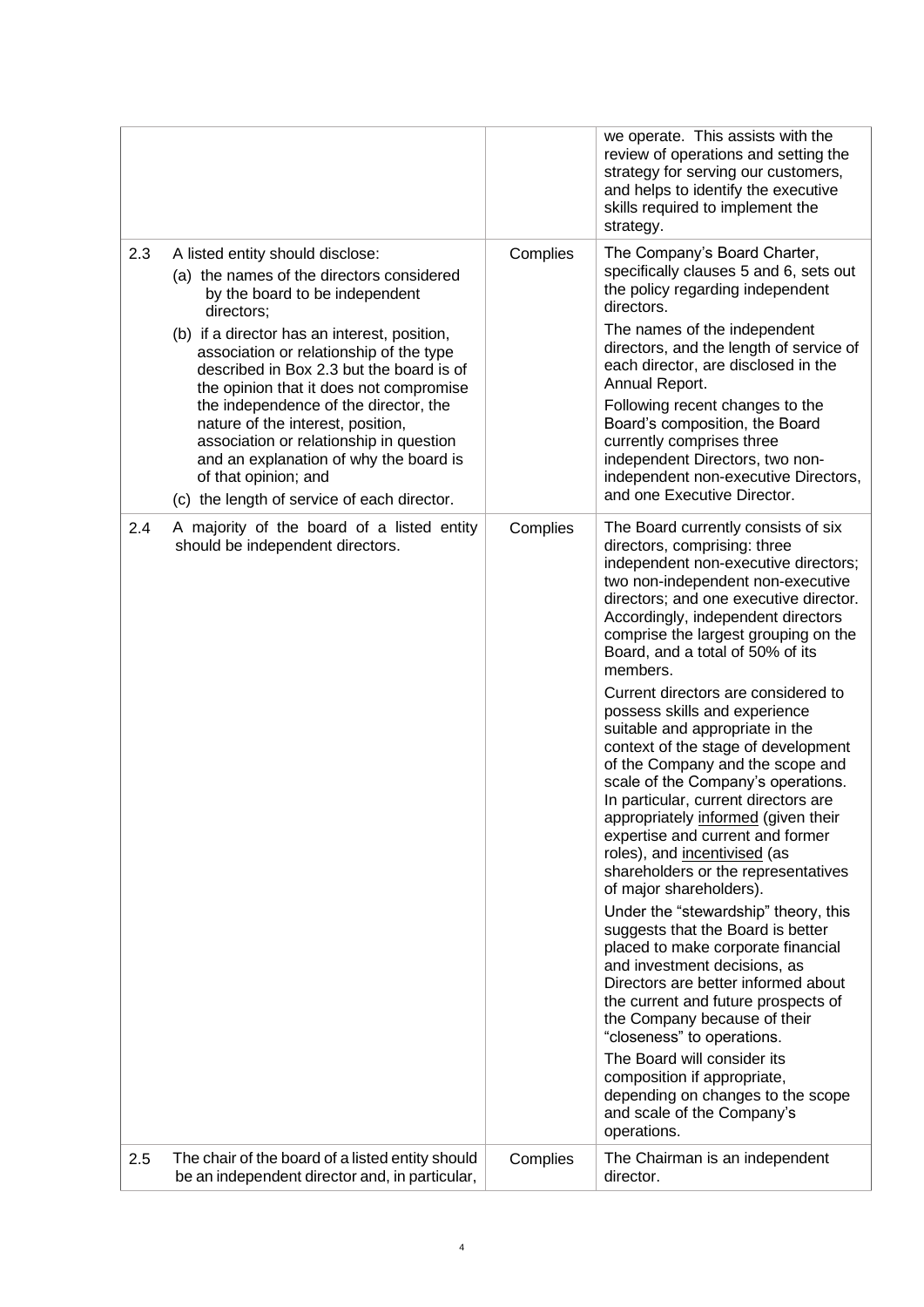|     | should not be the same person as the CEO<br>of the entity.                                                                                                                                                                                                                                                                                                                                                                                                                                                                                                                                                                                                                                                                                                                                                                                                                                                                                                                                      |          | The Chairman and CEO are not the<br>same person.                                                                                                                                                                                                                                                                                                                                                                                                                                          |
|-----|-------------------------------------------------------------------------------------------------------------------------------------------------------------------------------------------------------------------------------------------------------------------------------------------------------------------------------------------------------------------------------------------------------------------------------------------------------------------------------------------------------------------------------------------------------------------------------------------------------------------------------------------------------------------------------------------------------------------------------------------------------------------------------------------------------------------------------------------------------------------------------------------------------------------------------------------------------------------------------------------------|----------|-------------------------------------------------------------------------------------------------------------------------------------------------------------------------------------------------------------------------------------------------------------------------------------------------------------------------------------------------------------------------------------------------------------------------------------------------------------------------------------------|
| 2.6 | A listed entity should have a program for<br>inducting new directors and provide<br>appropriate professional development<br>opportunities for directors to develop and<br>maintain the skills and knowledge needed<br>to perform their role as directors effectively.                                                                                                                                                                                                                                                                                                                                                                                                                                                                                                                                                                                                                                                                                                                           | Complies | An induction pack and appropriate<br>briefings are provided to all new<br>directors.<br>Professional development<br>opportunities are provided as<br>appropriate.                                                                                                                                                                                                                                                                                                                         |
|     | Principle 3: Act ethically and responsibly                                                                                                                                                                                                                                                                                                                                                                                                                                                                                                                                                                                                                                                                                                                                                                                                                                                                                                                                                      |          |                                                                                                                                                                                                                                                                                                                                                                                                                                                                                           |
| 3.1 | A listed entity should:<br>(a) have a code of conduct for its directors,<br>senior executives and employees; and<br>(b) disclose that code or a summary of it.                                                                                                                                                                                                                                                                                                                                                                                                                                                                                                                                                                                                                                                                                                                                                                                                                                  | Complies | The Company has implemented a<br>number of policies and procedures<br>including the Company's Board<br>Charter, Directors' Code of Conduct<br>and Anti-Bribery and Corruption<br>Policy. Together, these maintain<br>confidence in the Company's<br>integrity, take into account the<br>Company's legal obligations, and<br>govern the responsibility and<br>accountability of individuals for<br>reporting and investigating reports of<br>unethical practices.                          |
|     | Principle 4: Safeguard integrity in corporate reporting                                                                                                                                                                                                                                                                                                                                                                                                                                                                                                                                                                                                                                                                                                                                                                                                                                                                                                                                         |          |                                                                                                                                                                                                                                                                                                                                                                                                                                                                                           |
| 4.1 | The board of a listed entity should:<br>(a) have an audit committee which:<br>(1) has at least three members, all of<br>whom are non-executive directors<br>and a majority of whom are<br>independent directors; and<br>(2) is chaired by an independent<br>director, who is not the chair of the<br>board,<br>and disclose:<br>(3) the charter of the committee;<br>(4) the relevant qualifications and<br>experience of the members of the<br>committee; and<br>(5) in relation to each reporting period,<br>the number of times the committee<br>met throughout the period and the<br>individual attendances of the<br>members at those meetings; or<br>(b) if it does not have an audit committee,<br>disclose that fact and the processes it<br>employs that independently verify and<br>safeguard the integrity of its corporate<br>reporting, including the processes for the<br>appointment and removal of the external<br>auditor and the rotation of the audit<br>engagement partner. | Complies | The Company has established the<br>&<br><b>Risk</b><br>Audit<br>Management<br>Committee, which:<br>has three members, who are<br>$\bullet$<br>named in the Annual Report;<br>all members are independent<br>$\bullet$<br>non-executive directors;<br>is chaired by an independent<br>٠<br>chair;<br>its charter is disclosed on the<br>Company website; and<br>the number of meetings of the<br>٠<br>Committee and the attendance by<br>each member is disclosed in the<br>Annual Report. |
| 4.2 | The board of a listed entity should, before it<br>approves the entity's financial statements<br>for a financial period, receive from its CEO                                                                                                                                                                                                                                                                                                                                                                                                                                                                                                                                                                                                                                                                                                                                                                                                                                                    | Complies | Audit and Risk Committee Charter,<br>clause $5.1(b)$ .                                                                                                                                                                                                                                                                                                                                                                                                                                    |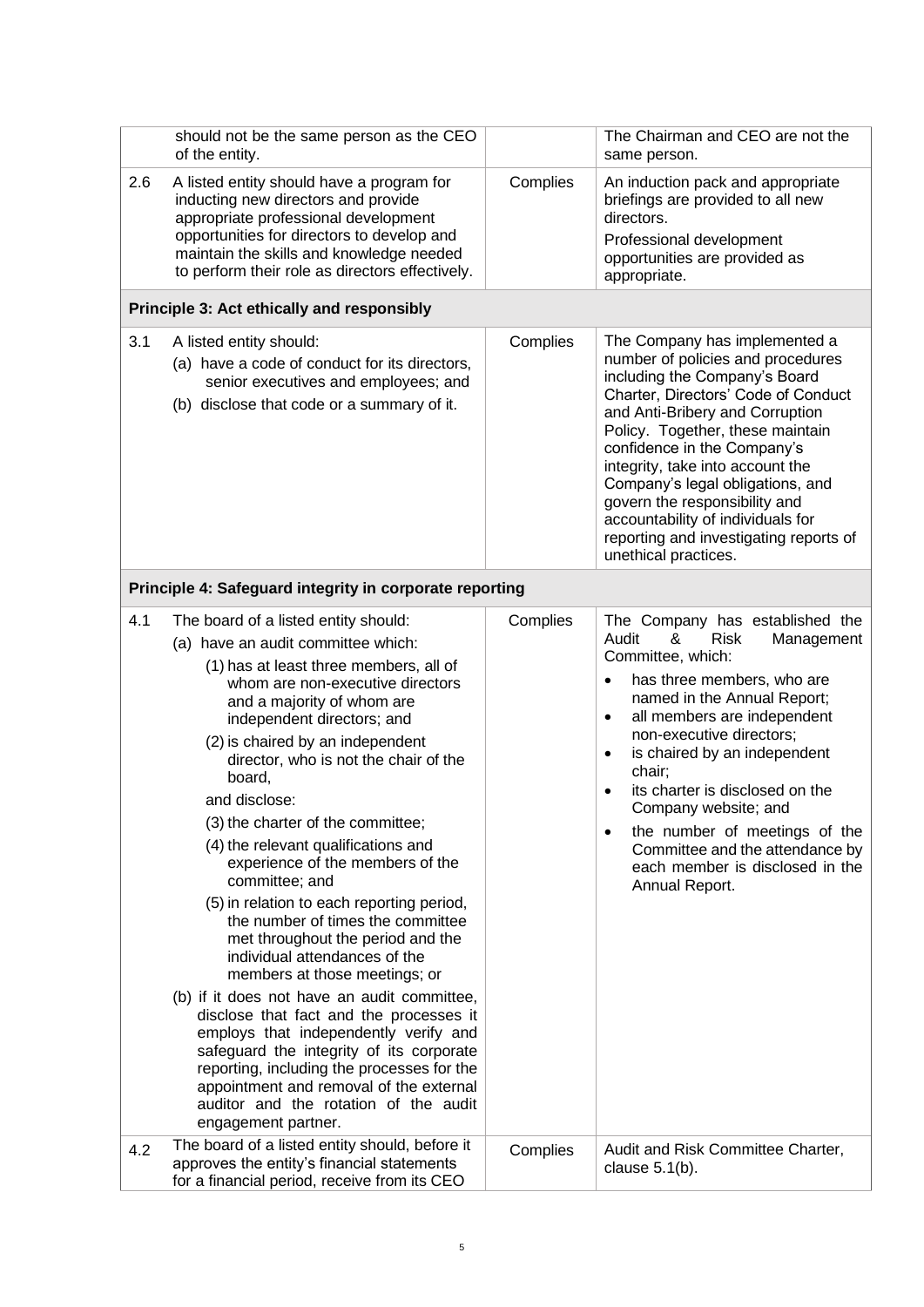|     | and CFO a declaration that, in their opinion,<br>the financial records of the entity have been<br>properly maintained and that the financial<br>statements comply with the appropriate<br>accounting standards and give a true and<br>fair view of the financial position and<br>performance of the entity and that the<br>opinion has been formed on the basis of a<br>sound system of risk management and<br>internal control which is operating<br>effectively. |          |                                                                                                                                                                                                                                                                                                                                                                                                                                                                                                                                  |
|-----|--------------------------------------------------------------------------------------------------------------------------------------------------------------------------------------------------------------------------------------------------------------------------------------------------------------------------------------------------------------------------------------------------------------------------------------------------------------------|----------|----------------------------------------------------------------------------------------------------------------------------------------------------------------------------------------------------------------------------------------------------------------------------------------------------------------------------------------------------------------------------------------------------------------------------------------------------------------------------------------------------------------------------------|
| 4.3 | A listed entity that has an AGM should<br>ensure that its external auditor attends its<br>AGM and is available to answer questions<br>from security holders relevant to the audit.                                                                                                                                                                                                                                                                                 | Complies | Audit and Risk Committee Charter,<br>clause $5.1(a)(xii)$ .                                                                                                                                                                                                                                                                                                                                                                                                                                                                      |
|     | Principle 5: Make timely and balanced disclosure                                                                                                                                                                                                                                                                                                                                                                                                                   |          |                                                                                                                                                                                                                                                                                                                                                                                                                                                                                                                                  |
| 5.1 | A listed entity should:<br>(a) have a written policy for complying with<br>its continuous disclosure obligations<br>under the Listing Rules; and<br>(b) disclose that policy or a summary of it.                                                                                                                                                                                                                                                                   | Complies | The Company has implemented a<br>Directors' Code of Conduct, Market<br>Disclosure Policy, Directors'<br>Disclosure Policy and Policy for<br>Handling Conflicts of Interest, which<br>are designed to ensure compliance<br>with the ASX Listing Rule disclosure<br>requirements and to ensure<br>accountability at senior executive<br>level for compliance and disclosure.<br>In particular, the Market Disclosure<br>Policy ensures that there is full and<br>timely disclosure of the Company's<br>activities to shareholders. |
|     | Principle 6: Respect the rights of security holders                                                                                                                                                                                                                                                                                                                                                                                                                |          |                                                                                                                                                                                                                                                                                                                                                                                                                                                                                                                                  |
| 6.1 | A listed entity should provide information<br>about itself and its governance to investors<br>via its website.                                                                                                                                                                                                                                                                                                                                                     | Complies | All ASX releases and press releases<br>are published at<br>www.donacointernational.com,<br>together with other information on the<br>Company, including the Company's<br>Corporate Governance Policies.                                                                                                                                                                                                                                                                                                                          |
| 6.2 | A listed entity should design and implement<br>an investor relations program to facilitate<br>effective<br>communication<br>two-way<br>with<br>investors.                                                                                                                                                                                                                                                                                                          | Complies | The Company has implemented a<br>Market Disclosure Policy which<br>ensures that there is full and timely<br>disclosure of the Company's<br>activities to shareholders.<br>The Company also conducts regular<br>investor briefings on scheduled<br>results announcement dates, and<br>also at other times throughout the<br>year. These briefings are released in<br>advance to the ASX Market<br>Announcements Platform if they<br>contain any price-sensitive<br>information.                                                   |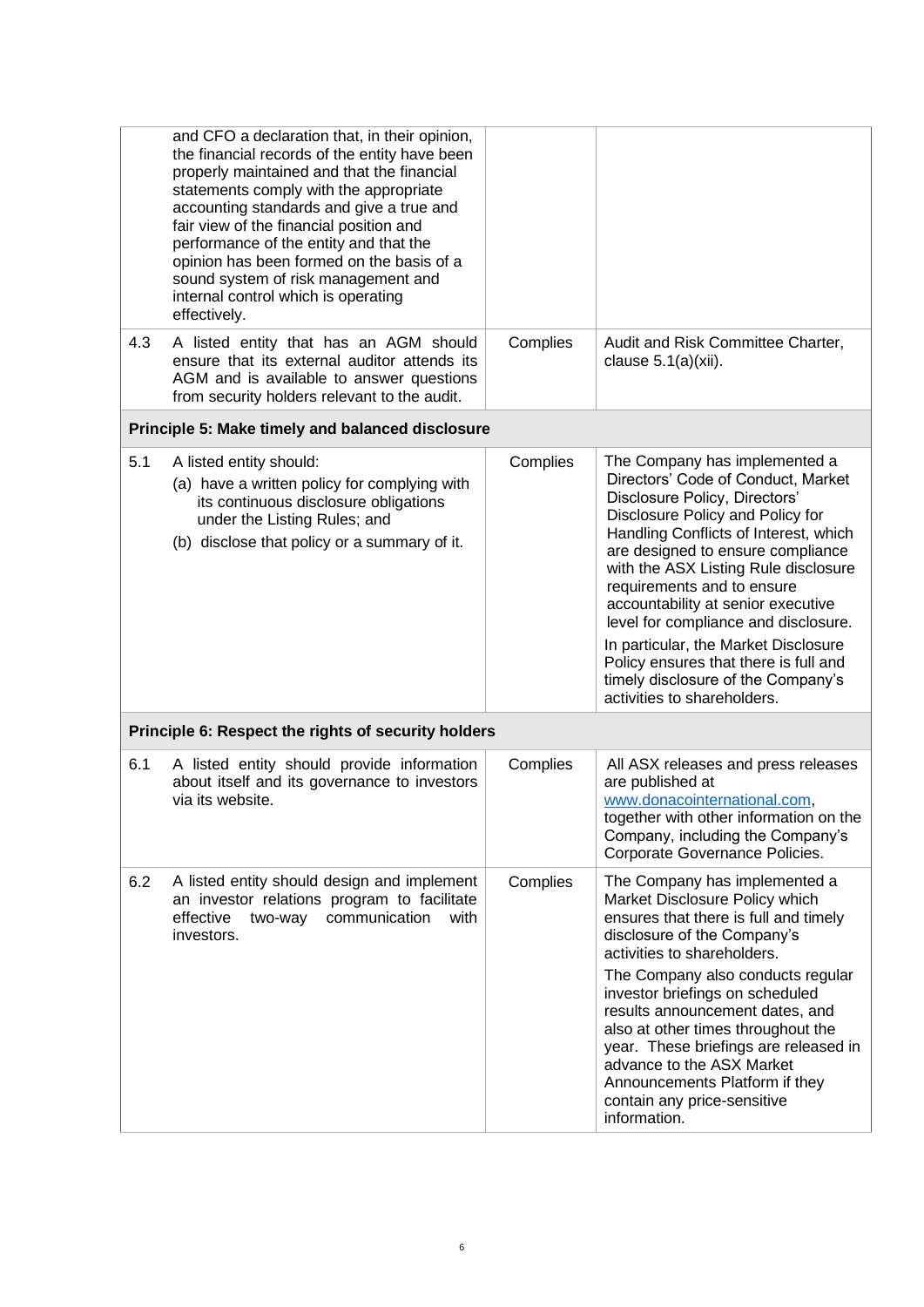| 6.3 | A listed entity should disclose the policies<br>and processes it has in place to facilitate and<br>encourage participation at meetings of<br>security holders.                                                                                                                                                                                                                                                                                                                                                                                                                                                                                                                                                                                              | Complies | All shareholders receive a Notice of<br>Meeting, and are invited to submit<br>questions beforehand.<br>Multiple opportunities are given to<br>ask questions at all general<br>meetings.<br>At other times, questions received by<br>email or telephone are answered as<br>appropriate, in the light of the<br>Company's market disclosure<br>obligations.                                                                                                                                                                                         |
|-----|-------------------------------------------------------------------------------------------------------------------------------------------------------------------------------------------------------------------------------------------------------------------------------------------------------------------------------------------------------------------------------------------------------------------------------------------------------------------------------------------------------------------------------------------------------------------------------------------------------------------------------------------------------------------------------------------------------------------------------------------------------------|----------|---------------------------------------------------------------------------------------------------------------------------------------------------------------------------------------------------------------------------------------------------------------------------------------------------------------------------------------------------------------------------------------------------------------------------------------------------------------------------------------------------------------------------------------------------|
| 6.4 | A listed entity should give security holders<br>the option to receive communications from,<br>and send communications to, the entity and<br>its security registry electronically.                                                                                                                                                                                                                                                                                                                                                                                                                                                                                                                                                                           | Complies | The Company's share registry<br>facilitates electronic communications<br>with shareholders.                                                                                                                                                                                                                                                                                                                                                                                                                                                       |
|     | Principle 7: Recognise and manage risk                                                                                                                                                                                                                                                                                                                                                                                                                                                                                                                                                                                                                                                                                                                      |          |                                                                                                                                                                                                                                                                                                                                                                                                                                                                                                                                                   |
| 7.1 | The board of a listed entity should:<br>(a) have a committee or committees to<br>oversee risk, each of which:<br>(1) has at least three members, a<br>majority of whom are independent<br>directors; and<br>(2) is chaired by an independent<br>director,<br>and disclose:<br>(3) the charter of the committee;<br>(4) the members of the committee; and<br>(5) as at the end of each reporting<br>period, the number of times the<br>committee met throughout the<br>period and the individual<br>attendances of the members at<br>those meetings; or<br>(b) if it does not have a risk committee or<br>committees that satisfy (a) above,<br>disclose that fact and the processes it<br>employs for overseeing the entity's risk<br>management framework. | Complies | The Company has established the<br>Audit<br>&<br><b>Risk</b><br>Management<br>Committee, which:<br>has three members, who are<br>$\bullet$<br>named in the Annual Report;<br>all members are independent<br>$\bullet$<br>non-executive directors;<br>is chaired by an independent<br>$\bullet$<br>chair;<br>its charter is disclosed on the<br>$\bullet$<br>Company website; and<br>the number of meetings of the<br>$\bullet$<br>Committee and the attendance<br>by each member is disclosed in<br>the Annual Report.                            |
| 7.2 | The board or a committee of the board<br>should:<br>(a) review the entity's risk management<br>framework at least annually to satisfy<br>itself that it continues to be sound; and<br>disclose, in relation to each reporting<br>(b)<br>period, whether such a review has taken<br>place.                                                                                                                                                                                                                                                                                                                                                                                                                                                                   | Complies | The Audit and Risk Management<br>Committee reports to the Board in<br>respect of material business risks<br>and their management. The<br>Company has also implemented the<br>Audit and Risk Management<br>Committee Charter, which governs<br>the operation of the Audit and Risk<br>Management Committee.<br>In addition, pursuant to clause 4 of<br>the Company's Board Charter, the<br>Board must ensure that it is provided<br>with a written statement from the<br>chief executive officer and chief<br>financial officer in relation to the |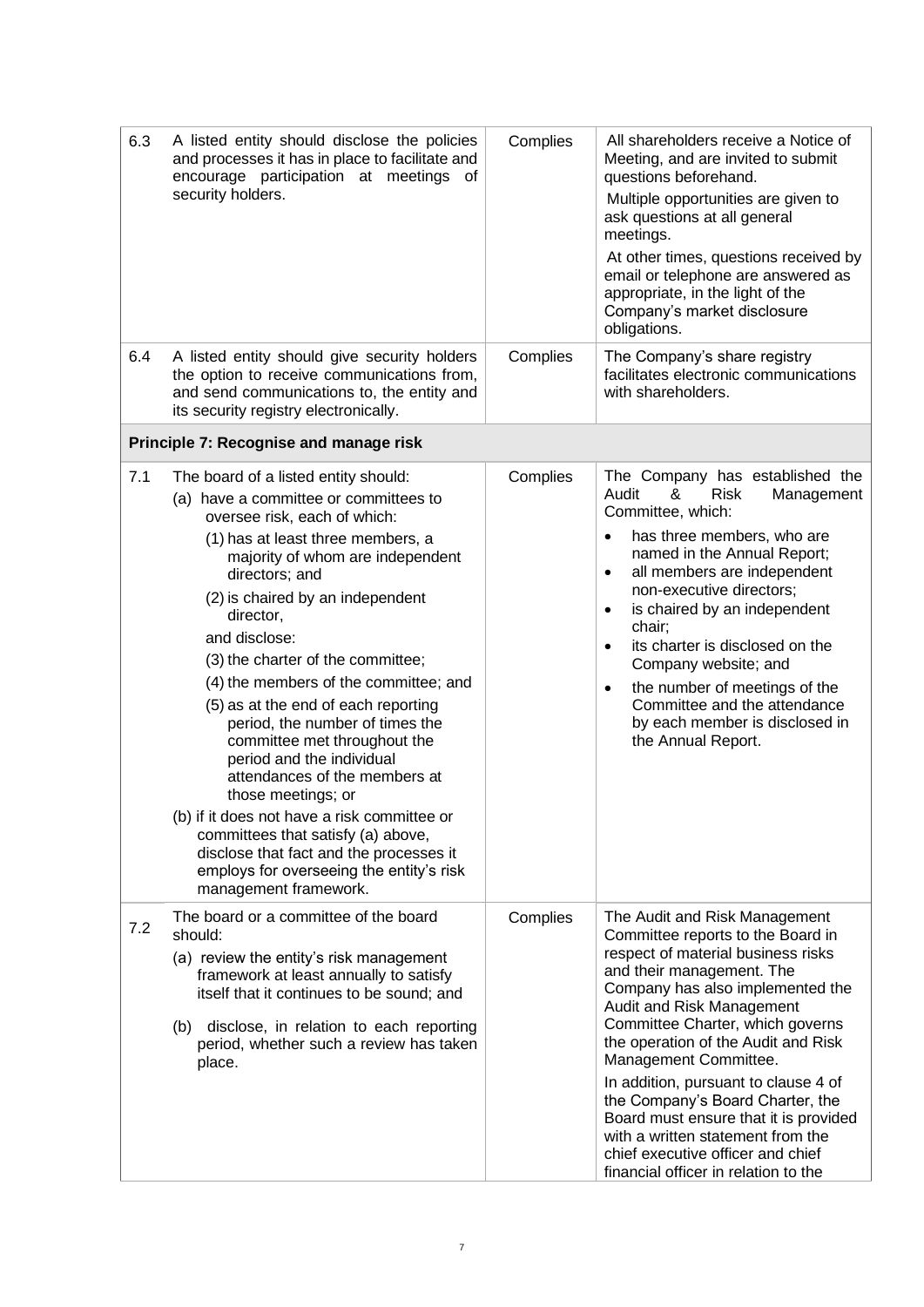|     |                                                                                                                                                                                                                                                                                                                                                                                                                                                                                                                                                                                                                                                                                                                                                                                                                  |          | Company's risk management<br>systems and controls, stating that the<br>declaration provided in accordance<br>with section 295A of the Corporations<br>Act is founded on a sound system of<br>risk management and internal control<br>and that the system is operating<br>effectively in all material respects in<br>relation to financial reporting risks.                                                                                                                                                         |
|-----|------------------------------------------------------------------------------------------------------------------------------------------------------------------------------------------------------------------------------------------------------------------------------------------------------------------------------------------------------------------------------------------------------------------------------------------------------------------------------------------------------------------------------------------------------------------------------------------------------------------------------------------------------------------------------------------------------------------------------------------------------------------------------------------------------------------|----------|--------------------------------------------------------------------------------------------------------------------------------------------------------------------------------------------------------------------------------------------------------------------------------------------------------------------------------------------------------------------------------------------------------------------------------------------------------------------------------------------------------------------|
| 7.3 | A listed entity should disclose:<br>(a) if it has an internal audit function, how<br>the function is structured and what role<br>it performs; or<br>(b) if it does not have an internal audit<br>function, that fact and the processes it<br>employs for evaluating and continually<br>improving the effectiveness of its risk<br>management<br>and<br>internal<br>control<br>processes.                                                                                                                                                                                                                                                                                                                                                                                                                         | Complies | An internal audit function consisting<br>of one employee was established as<br>part of the Company's risk<br>management function for the FY16<br>financial year onwards. The internal<br>auditor is based out of the<br>Company's office in Cambodia, and<br>is focused on alignment of standard<br>operating procedures with internal<br>controls.                                                                                                                                                                |
| 7.4 | A listed entity should disclose whether it has<br>any material<br>exposure<br>to<br>economic,<br>environmental and social sustainability risks<br>and, if it does, how it manages or intends to<br>manage those risks.                                                                                                                                                                                                                                                                                                                                                                                                                                                                                                                                                                                           | Complies | The Company discloses the material<br>risks affecting its businesses in the<br>Annual Report.                                                                                                                                                                                                                                                                                                                                                                                                                      |
|     | Principle 8: Remunerate fairly and responsibly                                                                                                                                                                                                                                                                                                                                                                                                                                                                                                                                                                                                                                                                                                                                                                   |          |                                                                                                                                                                                                                                                                                                                                                                                                                                                                                                                    |
| 8.1 | The board of a listed entity should:<br>(a) have a remuneration committee which:<br>(1) has at least three members, a<br>majority of whom are independent<br>directors; and<br>(2) is chaired by an independent<br>director,<br>and disclose:<br>(3) the charter of the committee;<br>(4) the members of the committee; and<br>(5) as at the end of each reporting<br>period, the number of times the<br>committee met throughout the<br>period and the individual<br>attendances of the members at<br>those meetings; or<br>(b) if it does not have a remuneration<br>committee, disclose that fact and the<br>processes it employs for setting the level<br>and composition of remuneration for<br>directors and senior executives and<br>ensuring that such remuneration is<br>appropriate and not excessive. | Complies | The Company has established the<br>Nominations, Remuneration &<br>Corporate Governance Committee,<br>which:<br>has three members, who are<br>٠<br>named in the Annual Report;<br>all members are independent<br>$\bullet$<br>non-executive directors;<br>is chaired by an independent<br>٠<br>chair;<br>its charter is disclosed on the<br>$\bullet$<br>Company website; and<br>the number of meetings of the<br>$\bullet$<br>Committee and the attendance<br>by each member is disclosed in<br>the Annual Report. |
| 8.2 | A listed entity should separately disclose its<br>policies<br>and<br>practices regarding<br>the<br>remuneration of non-executive directors and<br>the remuneration of executive directors and<br>other senior executives.                                                                                                                                                                                                                                                                                                                                                                                                                                                                                                                                                                                        | Complies | Pursuant to clause 4.1(I) of the<br>Nominations, Remuneration &<br><b>Corporate Governance Committee</b><br>Charter, the Committee must review<br>the remuneration of non-executive<br>directors annually, and ensure that                                                                                                                                                                                                                                                                                         |